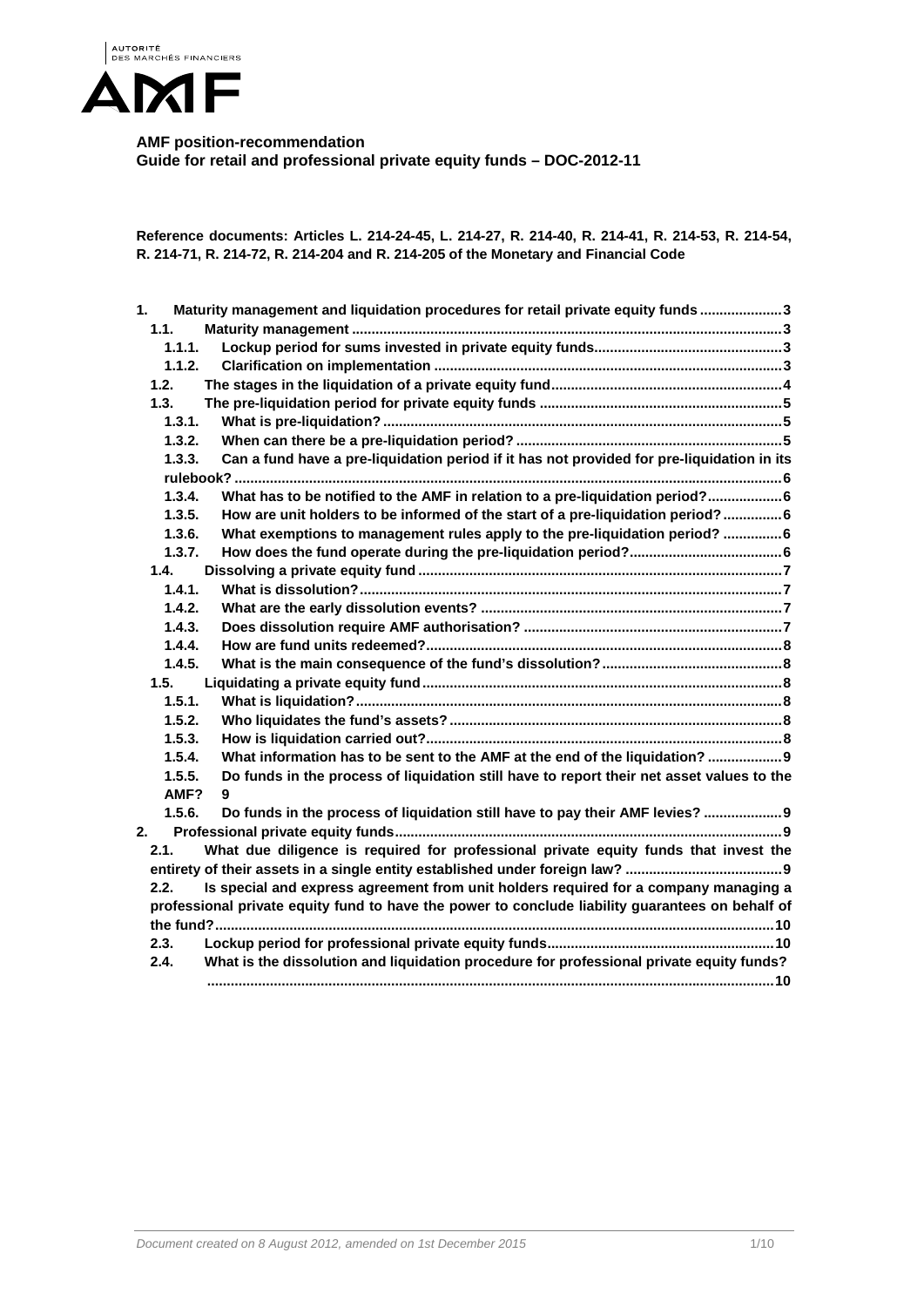

**Unless explicitly identified as recommendations, the policies described in the present document are positions.** 

**For authorised retail private equity funds that still have offer documents, references to the Key Investor Information Document (KIID) in the present position-recommendation should be taken as references to the offer document.**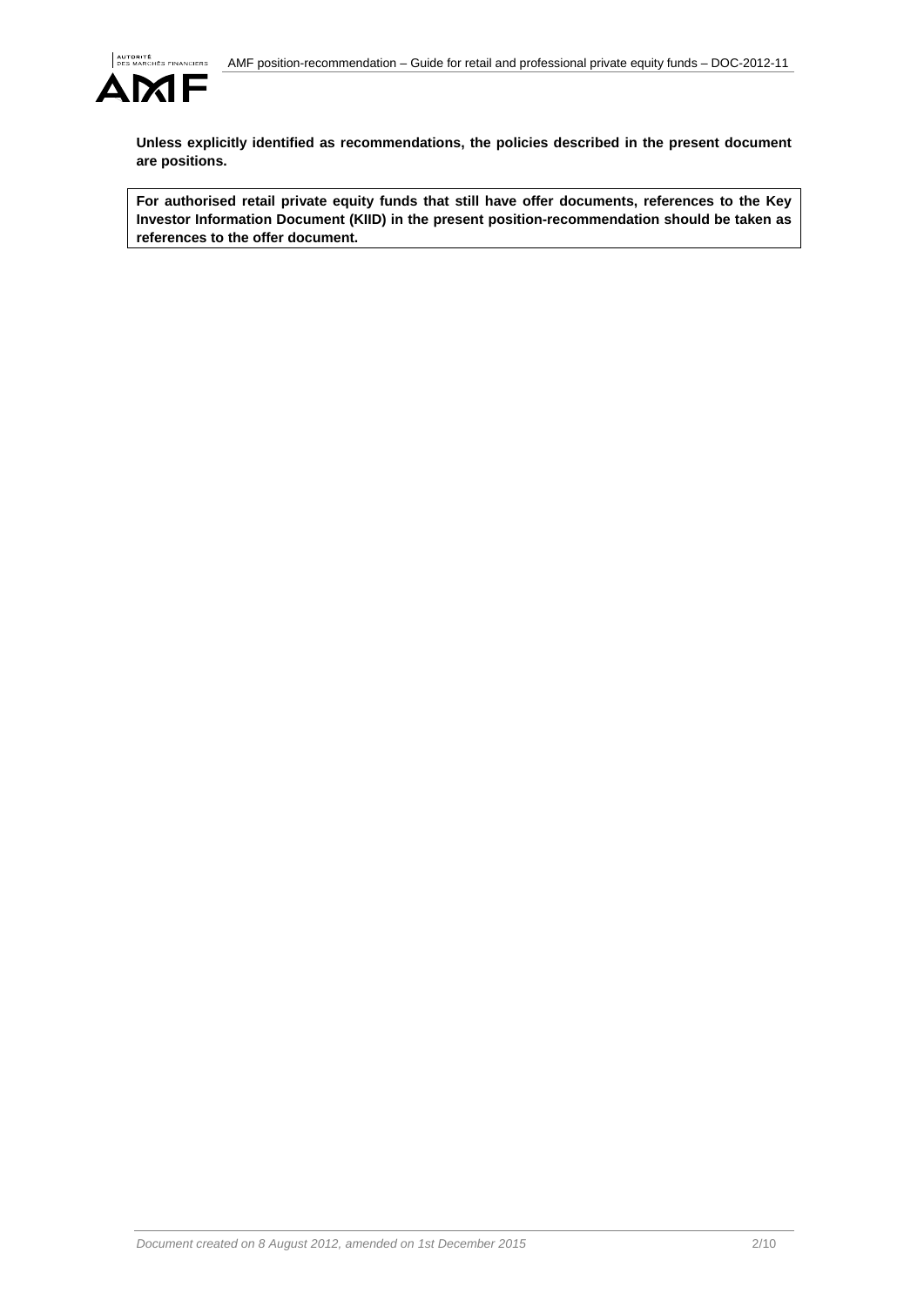

## **Maturity management and liquidation procedures for retail private equity funds**

This first part of the present document aims to answer the main questions raised by market professionals on managing the maturity of private equity funds (retail private equity funds, retail venture capital funds and retail local investment funds) and to describe liquidation procedures for private equity funds between the opening of the pre-liquidation period and liquidation itself.

The liquidation process for these private equity funds is determined by a number of regulations. In 2003 they were complemented by the introduction of a new stage in the fund liquidation process known as preliquidation.

The AMF hopes to answer questions relating to these procedures in this policy document and to provide an exhaustive description of the various stages in the fund liquidation process.

The term 'fund' refers here to all retail private equity funds, retail venture capital funds and retail local investment funds. This document does not deal with the tax treatment of the fund liquidation process.

#### **1.1. Maturity management**

Some practices involve the extension of the lockup period for invested sums well beyond the 8-10 years generally provided for among private equity funds. This does not appear to comply with the regulations.

## 1.1.1. Lockup period for sums invested in private equity funds

The lifespan of private equity funds is specified in their rulebooks<sup>1</sup>. By definition, sums invested have to be returned to unit holders at the end of this term at the latest. It follows that the liquidation of all the assets owned by the fund has to be completed by that time, and it is for the management company to manage the fund's portfolio in a way that meets this requirement. This implies, among other things, that the divestment process for unlisted assets has to have been started early enough to be completed before the end of the life of the fund concerned.

The law states that at the end of the 10-year lockup period, "unit holders can demand the liquidation of the fund if their requests for repayment have not been met within a year $^{2n}$ . This provision should not be interpreted as an authorisation for funds to delay liquidation to beyond the lifespan stated in their rulebooks. It should be regarded instead as an additional element of investor protection that ensures management companies limit the lifespan of private equity funds to 10 years.

# 1.1.2. Clarification on implementation

For funds being created or being marketed, the AMF points out that the requirement for fair, clear and not misleading information $3$  implies that:

- the fund rulebook states the fund's lifespan and the terms on which payouts of the receipts from asset sales are made, with regard (where relevant) to the provisions applicable to the pre-liquidation period;
- the fund rulebook states how the management company envisages dealing with the end of this lifespan:
	- o estimated maximum length of the investment phase;
	- o estimated date of the start of liquidation;
	- o the date on which the portfolio's liquidation will be completed;
- marketing materials are consistent with the information in the KIID and the fund prospectus. This implies, among other things, that they refrain from highlighting the lockup period associated with the

l

<sup>&</sup>lt;sup>1</sup> Annex VII of Instruction 2011-22

 $2$  Article L. 214-28 of the Monetary and Financial Code

<sup>&</sup>lt;sup>3</sup> Article L. 533-12-I of the Monetary and Financial Code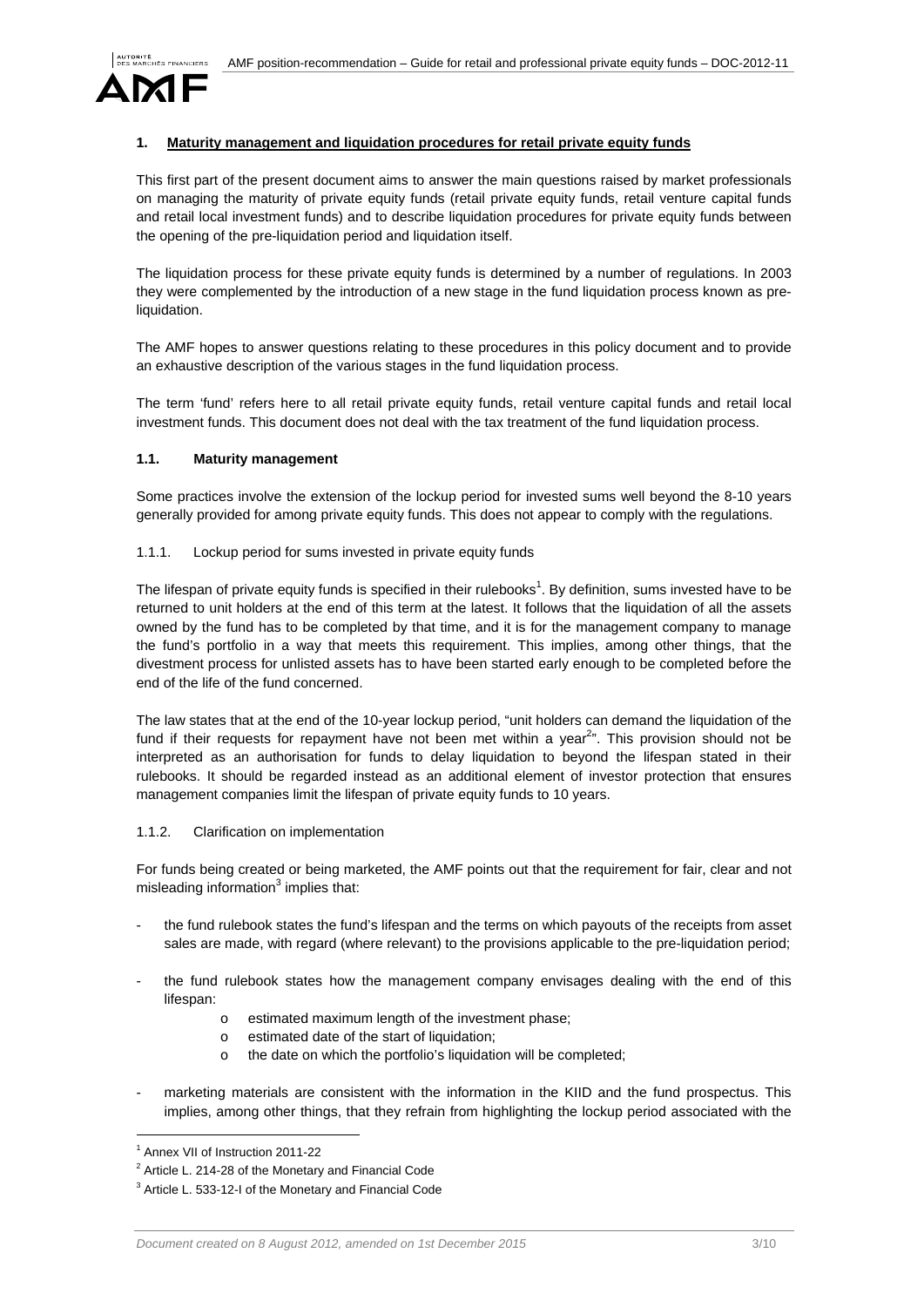

tax advantage (5 years) when the fund's lifespan is longer than this period, and that they explicitly state the expected lockup period for invested sums.

For existing funds:

- the management company should make or have made provision, as the case may be, for the orderly liquidation of the fund portfolio before the end of the fund's life.
- in the contrary case, the management company is liable when it does not act in the interests of unit holders, for example if it extends the liquidation period beyond the end of the fund's life as stated in the fund rulebook.
- in principle, the fund's lifespan is stated in its rulebook. Even so, the management company must check that the other documents used to market the fund (KIID, prospectus, marketing materials) do not suggest a shorter term. If there is no mention of the fund's lifespan in these various documents, a letter must be sent to each unit holder to remind them that they have the right to request the redemption of their units at the end of 10 years, and that if they are not repaid after one year they can demand the fund's liquidation. Article L. 214-28 of the Monetary and Financial Code is applicable as soon as a unit holder requests the redemption of units.

The management company must have made provision for maintaining its obligations under these provisions.

management companies should exercise particular vigilance if, in the context of liquidation, they seek to transfer unlisted assets to other investment vehicles that they manage or that are managed by another entity in their group. The AMF points out that the management company must be able to demonstrate that this sale is in the interest of both the selling and the purchasing entities, and that it is executed at an appropriate price even though such transactions would or may not be likely to be effected on the market, given the difficulty of determining a market price for these assets in these circumstances.

#### **Recommendation**

**For professional private equity funds, it is usual practice for management fees to be reduced sharply once the portfolio liquidation process has started.** 

**The AMF recommends that management companies extend this practice to all private equity funds.** 

#### **1.2. The stages in the liquidation of a private equity fund**

There are three stages in the liquidation of a private equity fund:

- **the first stage** corresponds to the pre-liquidation period and is optional. It consists of preparing for the sale of portfolio assets, taking account of their nature and characteristics, while respecting the maturity of existing investments.
- **the second stage** is the decision to dissolve the fund, i.e. deciding to terminate its existence. This decision leads to the third stage.
- the third stage is liquidation, which covers the realisation of portfolio assets and the repayment of unit holders.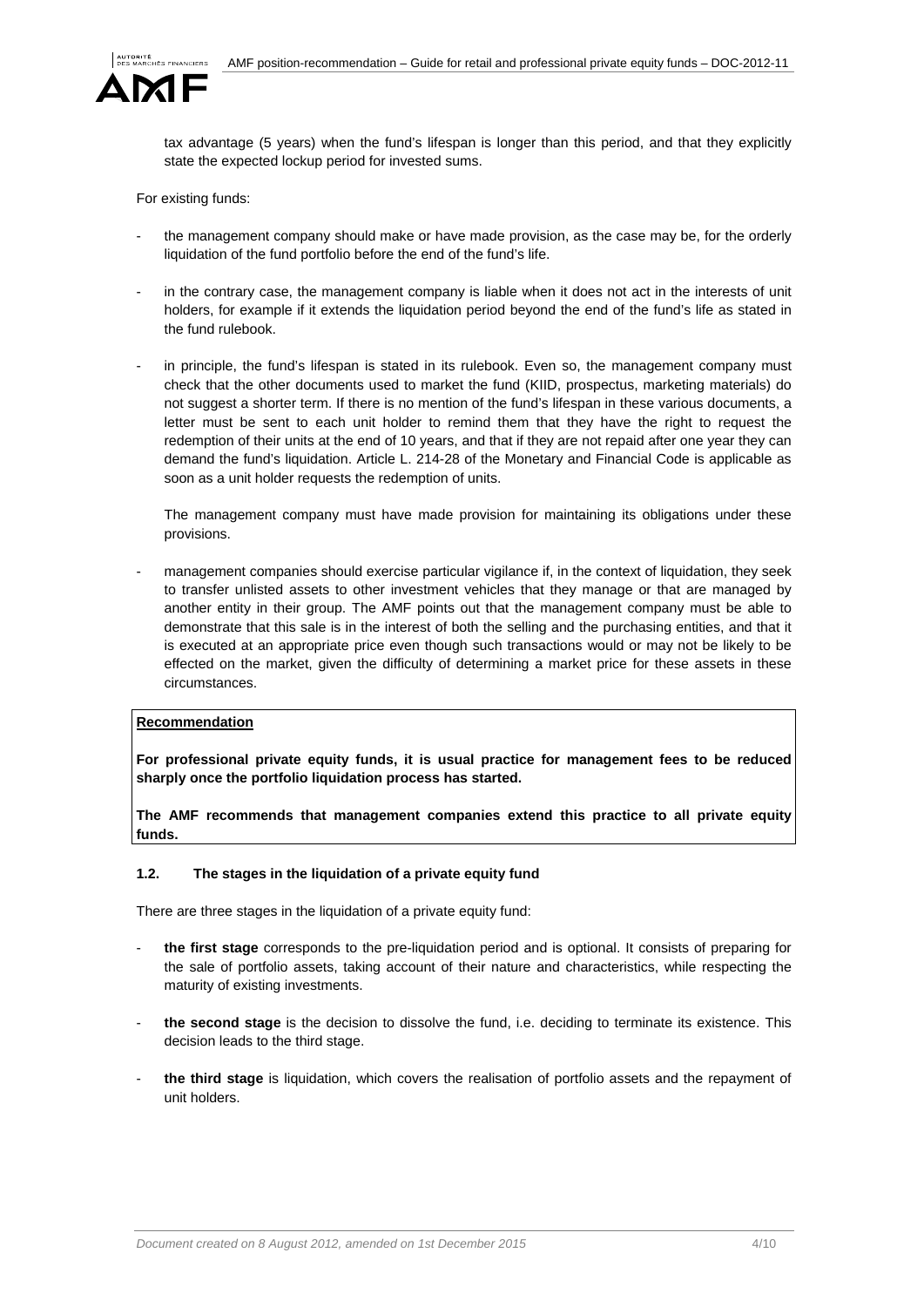

 $\overline{a}$ 

## **Fund liquidation flowchart**



# **1.3. The pre-liquidation period for private equity funds**

1.3.1. What is pre-liquidation?

The pre-liquidation period is regulated by Articles R. 214-40 and R. 214-41 of the Monetary and Financial Code for retail private equity funds, Articles R. 214-53 and R. 214-54 of the Monetary and Financial Code for retail venture capital funds and Articles R. 214-71 and R. 214-72 for retail local investment funds.

Pre-liquidation is the period in which the management company prepares for the fund's liquidation, thereby reducing the time it takes for liquidation itself. During this period the management rules and asset sale procedures are exempt from general law on private equity funds.

#### 1.3.2. When can there be a pre-liquidation period?

Article R. 214-40 of the Monetary and Financial Code describes two situations in which pre-liquidation can take place.

**First case: Article R. 214-40 para. 1.** The fund can enter a pre-liquidation phase no earlier than the beginning of the financial year following the close of its fifth financial year, and even then on condition that at the end of the 18 months following its creation, new subscriptions have not been made only by existing subscribers and exclusively as reinvestment<sup>4</sup>. The flowchart below summarises the terms on which pre-liquidation can take place under these provisions.

| Possible beginning of the pre-<br>New subscriptions by existing subscribers as reinvestment<br><b>Subscription period</b><br>liquidation period | Creation of the fund l |  | Max. of 18 months |  |  | Beginning of the sixth<br>financial vear |  |  |
|-------------------------------------------------------------------------------------------------------------------------------------------------|------------------------|--|-------------------|--|--|------------------------------------------|--|--|
|                                                                                                                                                 |                        |  |                   |  |  |                                          |  |  |

- **Second case: Article R. 214-40 para. 2**. The fund can enter a pre-liquidation phase from the beginning of the financial year following the close of the fifth financial year after the financial year in which its final subscriptions were paid. The flowchart below summarises the terms on which preliquidation can take place under these provisions.

 $^4$  These conditions are defined in clauses (a) and (b) of Article R. 214-40 §1 of the Monetary and Financial Code. The new subscriptions must be for the purpose of enabling the fund "*a) to reinvest in units, shares, bonds, convertible bonds or profit-sharing securities as well as a current-account advance to companies not admitted for trading on a market for financial instruments within the meaning of §1 of Article L. 214-36 or entities described in § (b) of Article L. 214-36 whose securities or rights appear in their balance sheet" or "b) to meet a reinvestment obligation as described provided for under Article 163 B (d) of the General Tax Code."*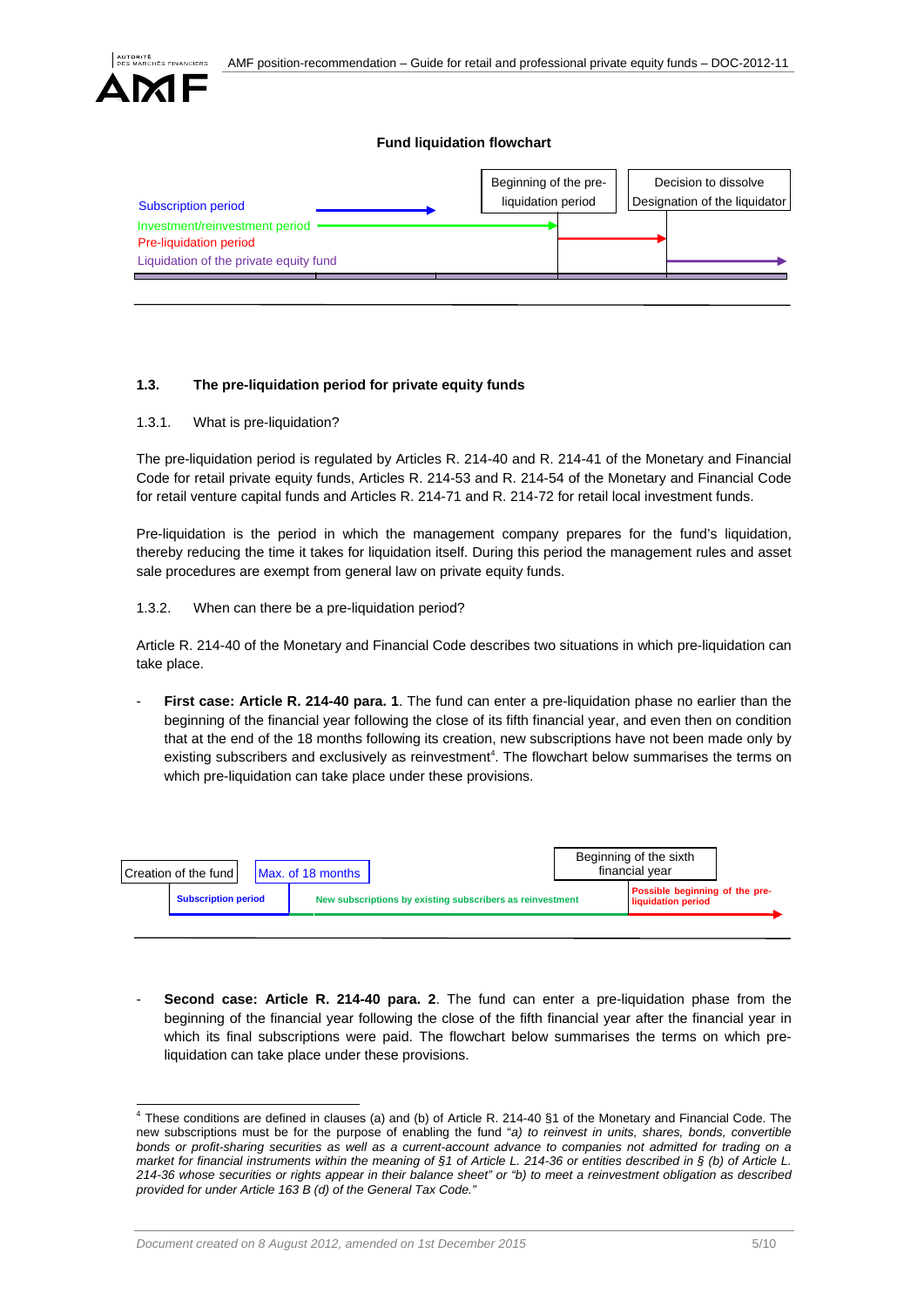

| l Creation of the fund l                              |  |  | Beginning of the first financial<br>year after the final subscriptions |  | Close of the fifth financial year<br>lafter the final subscriptions |                                                      |  |
|-------------------------------------------------------|--|--|------------------------------------------------------------------------|--|---------------------------------------------------------------------|------------------------------------------------------|--|
| <b>Subscription period</b>                            |  |  |                                                                        |  |                                                                     | Possible beginning of the pre-<br>liquidation period |  |
| Period during which no new subscriptions are possible |  |  |                                                                        |  |                                                                     |                                                      |  |

Maturity

1.3.3. Can a fund have a pre-liquidation period if it has not provided for pre-liquidation in its rulebook?

Yes. The decision to open a pre-liquidation period is a matter for the fund's management company.

1.3.4. What has to be notified to the AMF in relation to a pre-liquidation period?

A management company seeking to open a pre-liquidation period for a fund it manages must declare its decision to the AMF beforehand.

The declaration file must comprise the following:

- a letter describing the reason for the pre-liquidation period,
- a draft of the information document that the management company intends to send to unit holders, and before any unit holder has received it.

1.3.5. How are unit holders to be informed of the start of a pre-liquidation period?

Following prior declaration to the AMF, and at least three business days before the pre-liquidation period is to start, the management company should send each unit holder information documentation or a letter describing the start of this period and the possible consequences for the fund's management.

See also Instructions 2011-22 relating to authorisation processes, and the production of the KIID, rulebook and periodic information for private equity funds.

1.3.6. What exemptions to management rules apply to the pre-liquidation period?

As soon as the pre-liquidation period starts, the fund is no longer required to respect the investment quota for unlisted securities specified in part I of Article L. 214-28 of the Monetary and Financial Code for retail private equity funds, part I of Article L. 214-30 for retail venture capital funds and part I of Article L. 214-31 for retail local investment funds.

1.3.7. How does the fund operate during the pre-liquidation period?

During the pre-liquidation period the fund is subject to specific operating rules aimed at easing the liquidation of portfolio assets by the management company.

These operating rules are as follows.

1) In accordance with Article R. 214-41 §1 of the Monetary and Financial Code for retail private equity funds, Article R. 214-54 §1 for retail venture capital funds and Article R. 214- 72 §1 for retail local investment funds, the fund cannot accept new subscriptions for units other than from existing unit holders for reinvestment purposes.

2) In accordance with Article R. 214-41 §2 of the Monetary and Financial Code for retail private equity funds, Article R. 214-54 §2 for retail venture capital funds and Article R. 214- 72 §2 for retail local investment funds, the fund can sell an entity related to its management company by derogation from Article R. 214-43, R. 214-56 or R. 214-74 of the Monetary and Financial Code, or equity securities or debt securities it has held for more than 12 months. Such divestments must be assessed by an independent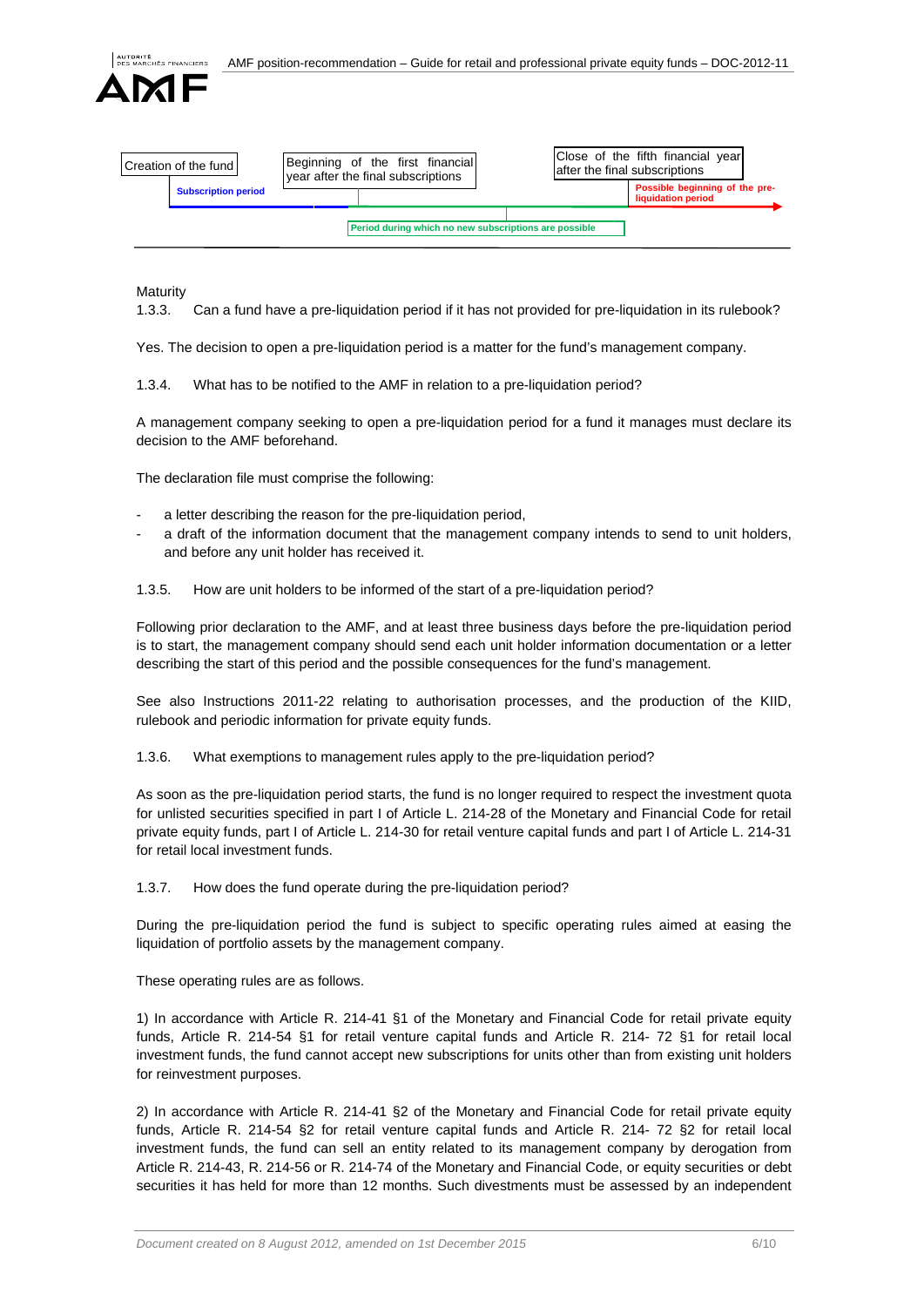

expert with a report made to the fund's auditors. The management company must inform the AMF of any divestments and of the related reports.

3) In accordance with the provisions of Article R. 214-41 §3 of the Monetary and Financial Code for retail private equity funds, Article R. 214-54 §3 for retail venture capital funds and Article R. 214- 72 §3 for retail local investment funds, the fund's holdings during the financial year following the start of the preliquidation period are limited to:

- unlisted securities;
- listed securities, it being understood that such securities are included in the 50% ratio specified in Articles L. 214-28 and R. 214-35 of the Monetary and Financial Code for retail private equity funds, in the 60% ratio specified in Articles L. 214-30 and R. 214-47 of the Monetary and Financial Code for retail venture capital funds and in the 60% ratio specified in the Articles L. 214-31 and R. 214-65 of the Monetary and Financial Code for retail local investment funds;
- current-account advances to these same companies;
- rights representing financial investments in an OECD member state whose main purpose is investing in unlisted companies; and
- investments of receipts from the sale of these assets and other products being distributed no later than the close of the financial year following that in which the sales were executed or receipts were received, and the investment of cash amounting up to 20% of the fund's net asset value.

## **1.4. Dissolving a private equity fund**

#### 1.4.1. What is dissolution?

Dissolution is the decision to end the fund's existence. The management company can reach this decision either in the course of its management operations or because of the materialisation of one of the events triggering mandatory early dissolution described below.

Following such a decision, the fund is liquidated.

#### 1.4.2. What are the early dissolution events?

There are two types of early dissolution: one is applicable to all investment funds and one exclusively to private equity funds.

1) The early dissolution events applicable to all investment funds are as follows:

- in accordance with Article 422-22 of the AMF General Regulation, early dissolution is triggered if the fund's outstandings are below 300,000 euros for at least 30 days;
- with regard to the provisions of the first section of Article 422-120 of the AMF General Regulation, the liquidation of a master fund can trigger the liquidation of a feeder fund;
- a redemption request for all fund units by unit holders.

2) Article L. 214-28 VII of the Monetary and Financial Code provides for early dissolution in the specific case of private equity funds when, after a 10-year period, unit holders exercise their right to demand the liquidation of the fund when their reimbursement requests have not been met within 12 months.

## 1.4.3. Does dissolution require AMF authorisation?

Yes. AMF authorisation is required for the dissolution of private equity funds.

Except in the case of the redemption of all fund units, such authorisation has to be obtained beforehand. This requires the submission of an authorisation request to the AMF. With regard to the applicable rules and prevailing practice, the authorisation request should include the following documentation: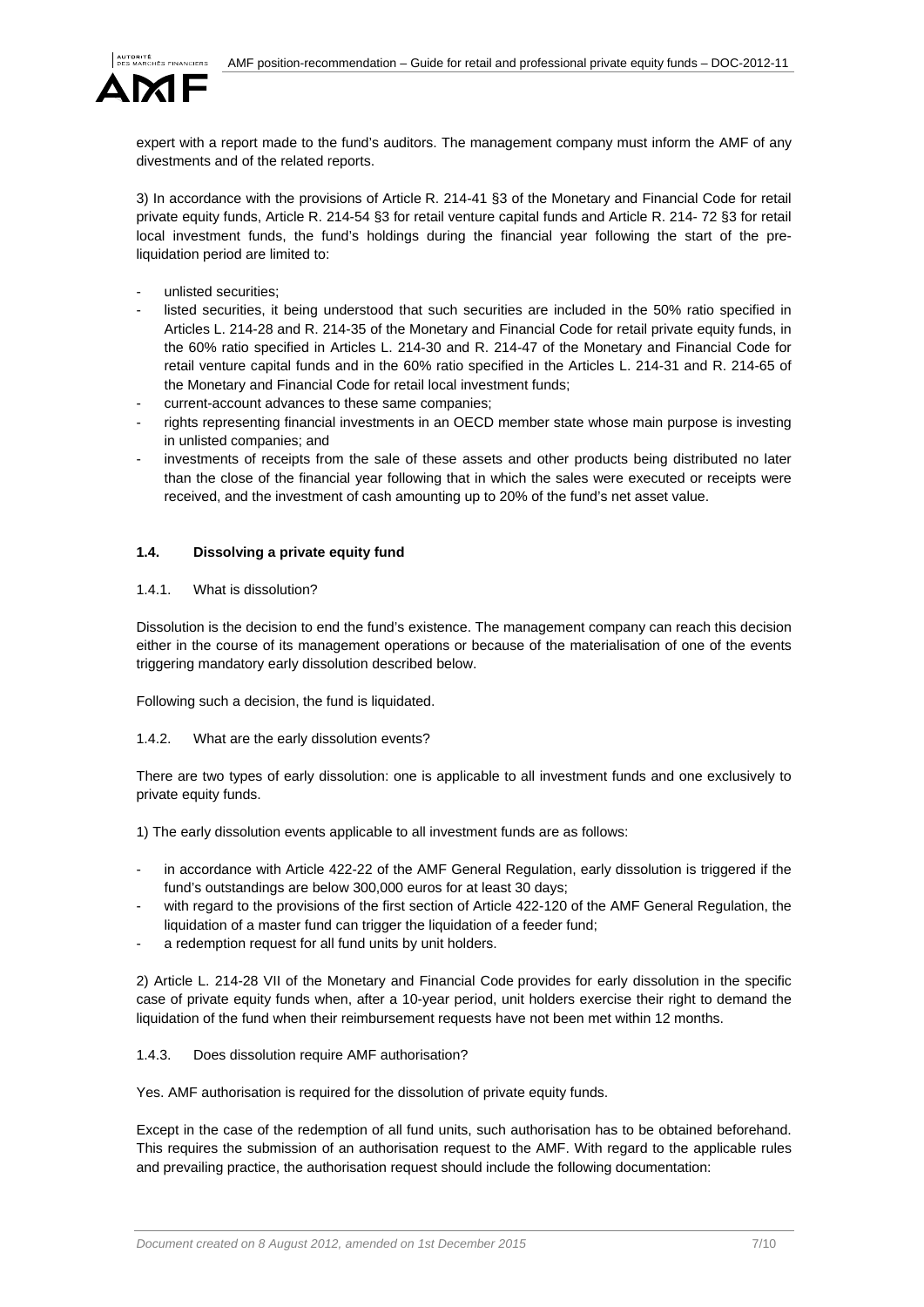

- three copies of the specific and duly completed and signed authorisation certificate;
- the management company's dissolution decision;
- the name and contact details of the person designated as liquidator, if this is not the management company;
- the draft information letter intended for circulation to each individual unit holder;
- the most up-to-date fund rulebook:
- the most up-to-date information memo or KIID;
- the fund's most recent portfolio statement.

The AMF has eight business days from the date it registers the authorisation request in which to notify the management company of its decision (Article 422-120-6 of the AMF General Regulation).

#### 1.4.4. How are fund units redeemed?

In principle, fund units are redeemed in cash (Article R. 214-44 II of the Monetary and Financial Code for retail private equity funds, Article R. 214-57 II for retail venture capital funds, Article R. 214-75 II for retail local investment funds).

That said, when the fund is dissolved its units can be redeemed in the securities of companies in which the fund has an ownership share, subject to the three following conditions:

- the fund's rulebook provides for it;
- the unit holder makes an express request for such redemption to the management company; and
- no provision or particular clause limits the free tradability of such securities.

#### 1.4.5. What is the main consequence of the fund's dissolution?

Dissolution triggers the start of liquidation, from which time no redemption is possible. The management company still reserves the possibility of distributing fund assets, however.

The fund's legal existence continues until the total liquidation of the assets in its portfolio.

## **1.5. Liquidating a private equity fund**

## 1.5.1. What is liquidation?

Liquidation is a series of transactions carried out by a liquidator, aimed at realising the value of the assets composing the portfolio and at reimbursing the fund's unit holders.

#### 1.5.2. Who liquidates the fund's assets?

Article L. 214-24-45 of the Monetary and Financial Code states that the fund's management company or depositary can act as liquidator.

In principle, the fund's management company assumes this role.

#### 1.5.3. How is liquidation carried out?

Several types of transaction are involved in liquidating the fund's portfolio:

1) the liquidator divests the fund's portfolio of shareholdings in unlisted companies;

2) as and when these transactions are completed, payouts are made to unit holders. Unit holders will have been informed beforehand of the liquidation and payout process. The terms of allocations and payouts are defined in the fund rulebook;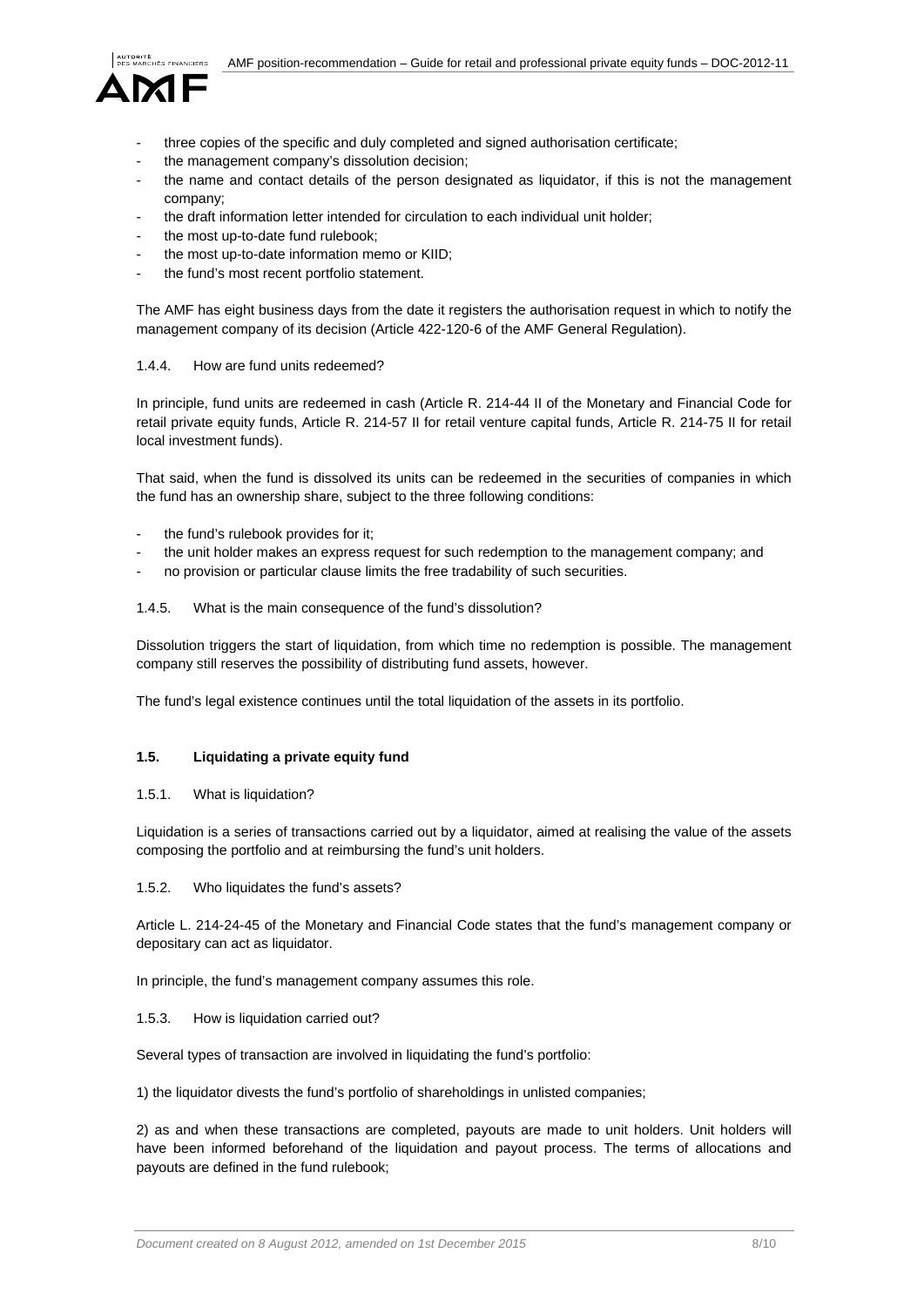

3) all unit holders are reimbursed, it being understood that carried interest unit holders as defined in Article R. 214-44 II §4 of the Monetary and Financial Code for retail private equity funds, Article R. 214-57 II §4 for retail venture capital funds and Article R. 214-75 II §4 for retail local investment funds obtain the redemption of their units only at the end of the fund's liquidation or after the other units have been redeemed or amortised to their paid-up amount.

1.5.4. What information has to be sent to the AMF at the end of the liquidation?

Once the liquidation is complete, the fund's auditors must provide a report on the liquidation process and on transactions executed at the end of the preceding financial year. This report is made available to unit holders and must be submitted to the AMF within a month of its completion.

1.5.5. Do funds in the process of liquidation still have to report their net asset values to the AMF?

Yes. The management company is still required to inform the AMF of the fund's net asset values via its secure access to the Geco database (collective investment undertakings and savings products), respecting the information-sharing procedure, and even when it is not receiving any more subscription or redemption requests.

1.5.6. Do funds in the process of liquidation still have to pay their AMF levies?

Yes. The fact that a fund is being liquidated does not exempt it from the AMF levy.

## **2. Professional private equity funds**

# **2.1. What due diligence is required for professional private equity funds that invest the entirety of their assets in a single entity established under foreign law?**

A professional private equity fund can invest the entirety of its assets in a sole and single entity established under foreign law only under all of the following conditions:

- It must be possible to market the underlying entity in France:
	- when it is a closed-end fund within the meaning of Directive 2003/71/EC, it has the passport provided for under this directive or could be marketed as a private placement;
	- if the underlying entity is classified as an alternative investment fund (AIF), it must not only respect the provisions of Directive 2003/71/EC, if applicable, but also have a passport under the terms of Directive 2011/61/EU for the marketing of its units or shares in France or a marketing authorisation in accordance with Articles 421-13 and 421-13-1 of the AMF General Regulation;
	- if the professional private equity fund and the underlying entity are classified as a master AIF and a feeder AIF, respectively, within the meaning of Article L. 214-24-57 of the Monetary and Financial Code, they must comply with the provisions of Article 422-105 of the AMF General Regulation. If the professional private equity fund and the underlying entity are classified as a feeder AIF and a master AIF, respectively, within the meaning of Directive 2011/61/EU, they have to comply with the provisions of Article L. 214-24-1 II of the Monetary and Financial Code.

These conditions ensure that the professional private equity fund does not invest in a fund that cannot be marketed in France, thereby bypassing the applicable marketing rules;

- The professional private equity fund's management company actually carries out management activities. This condition implies that the management company is able to arbitrage all or part of the fund's assets into one or several other underlying entities, for example. The professional private equity fund's rulebook must clearly indicate this possibility.
- The management company must ensure that the professional private equity fund is not structured with the aim of bypassing investment rules that prevent investors from investing directly in the underlying entity to the same degree.